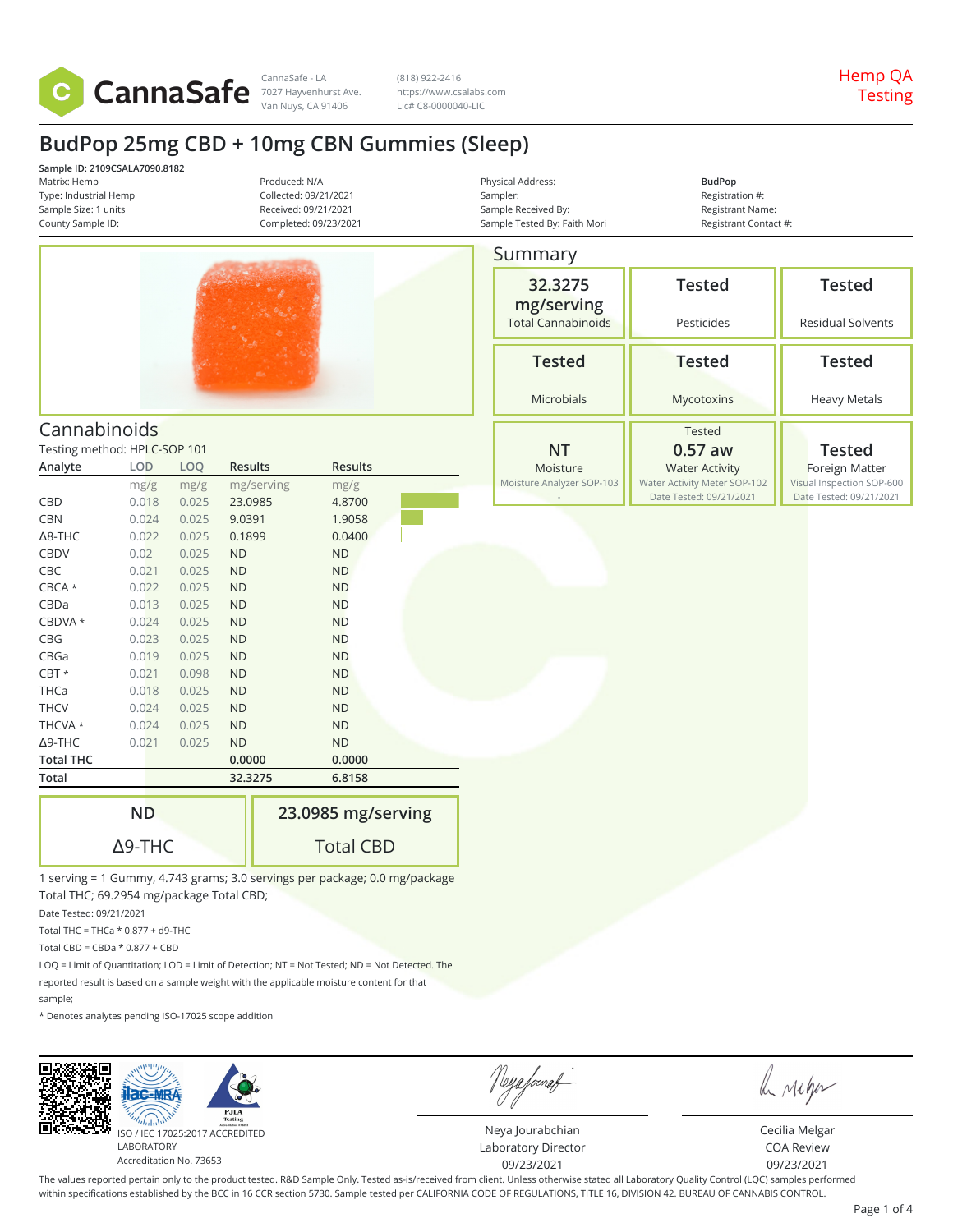

(818) 922-2416 https://www.csalabs.com Lic# C8-0000040-LIC

## **BudPop 25mg CBD + 10mg CBN Gummies (Sleep)**

**Sample ID: 2109CSALA7090.8182** Matrix: Hemp Type: Industrial Hemp Sample Size: 1 units County Sample ID: Produced: N/A Collected: 09/21/2021 Received: 09/21/2021 Completed: 09/23/2021 Physical Address: Sampler: Sample Received By: Sample Tested By: Faith Mori **BudPop** Registration #:<br>Registrant Name: Registrant Contact #:

### Pesticides Tested

Testing method: LCMS & GCMS-SOP 301 and 302

| Analyte             | LOD       | LOQ       | <b>Results</b> | Analyte                 | LOD       | LOQ       | Results   |
|---------------------|-----------|-----------|----------------|-------------------------|-----------|-----------|-----------|
|                     | $\mu$ g/g | $\mu$ g/g | $\mu$ g/g      |                         | $\mu$ g/g | $\mu$ g/g | $\mu$ g/g |
| Abamectin           | 0.0676    | 0.0875    | <b>ND</b>      | Fludioxonil             | 0.0497    | 0.0775    | <b>ND</b> |
| Acephate            | 0.0348    | 0.0775    | <b>ND</b>      | Hexythiazox             | 0.0403    | 0.0775    | <b>ND</b> |
| Acequinocyl         | 0.0328    | 0.0775    | <b>ND</b>      | Imazalil *              | 0.0472    | 0.0775    | <b>ND</b> |
| Acetamiprid         | 0.0338    | 0.0775    | <b>ND</b>      | Imidacloprid            | 0.0333    | 0.0775    | <b>ND</b> |
| Aldicarb *          | 0.0323    | 0.0775    | <b>ND</b>      | Kresoxim Methyl         | 0.0328    | 0.0775    | <b>ND</b> |
| Azoxystrobin        | 0.0333    | 0.0775    | <b>ND</b>      | Malathion               | 0.0492    | 0.0775    | <b>ND</b> |
| Bifenazate          | 0.0686    | 0.0775    | <b>ND</b>      | Metalaxyl               | 0.0353    | 0.0775    | <b>ND</b> |
| Bifenthrin          | 0.0661    | 0.0775    | <b>ND</b>      | Methiocarb *            | 0.0502    | 0.0775    | <b>ND</b> |
| <b>Boscalid</b>     | 0.0452    | 0.0775    | <b>ND</b>      | Methomyl                | 0.0393    | 0.0775    | <b>ND</b> |
| Captan              | 0.3181    | 0.6213    | <b>ND</b>      | Methyl Parathion *      | 0.0398    | 0.0795    | <b>ND</b> |
| Carbaryl            | 0.0398    | 0.0775    | <b>ND</b>      | Mevinphos *             | 0.0338    | 0.0775    | <b>ND</b> |
| Carbofuran *        | 0.0338    | 0.0775    | <b>ND</b>      | Myclobutanil            | 0.0611    | 0.0775    | <b>ND</b> |
| Chlorantraniliprole | 0.0328    | 0.0775    | <b>ND</b>      | <b>Naled</b>            | 0.0512    | 0.0775    | <b>ND</b> |
| Chlordane *         | 0.0249    | 0.0795    | <b>ND</b>      | Oxamyl                  | 0.0323    | 0.0775    | <b>ND</b> |
| Chlorfenapyr *      | 0.0199    | 0.0795    | <b>ND</b>      | Paclobutrazol *         | 0.0616    | 0.0775    | <b>ND</b> |
| Chlorpyrifos *      | 0.0328    | 0.0775    | <b>ND</b>      | Pentachloronitrobenzene | 0.0348    | 0.0795    | <b>ND</b> |
| Clofentezine        | 0.0462    | 0.0775    | <b>ND</b>      | Permethrin              | 0.0497    | 0.0775    | <b>ND</b> |
| Coumaphos *         | 0.0408    | 0.0775    | <b>ND</b>      | Phosmet                 | 0.0333    | 0.0775    | <b>ND</b> |
| Cyfluthrin          | 0.1471    | 0.1556    | <b>ND</b>      | Piperonyl Butoxide      | 0.0388    | 0.0775    | <b>ND</b> |
| Cypermethrin        | 0.0785    | 0.1556    | <b>ND</b>      | Prallethrin             | 0.0403    | 0.0775    | <b>ND</b> |
| Daminozide *        | 0.0432    | 0.0775    | <b>ND</b>      | Propiconazole           | 0.0403    | 0.0775    | <b>ND</b> |
| DDVP *              | 0.0373    | 0.0775    | <b>ND</b>      | Propoxur *              | 0.0413    | 0.0775    | <b>ND</b> |
| Diazinon            | 0.0303    | 0.0775    | <b>ND</b>      | Pyrethrins              | 0.1874    | 0.2197    | <b>ND</b> |
| Dimethoate *        | 0.0273    | 0.0775    | <b>ND</b>      | Pyridaben               | 0.0283    | 0.0582    | <b>ND</b> |
| Dimethomorph        | 0.0328    | 0.0775    | <b>ND</b>      | Spinetoram              | 0.0417    | 0.0775    | <b>ND</b> |
| Ethoprophos *       | 0.0293    | 0.0775    | <b>ND</b>      | Spinosad                | 0.0383    | 0.0775    | <b>ND</b> |
| Etofenprox *        | 0.0378    | 0.0775    | <b>ND</b>      | Spiromesifen            | 0.0378    | 0.0775    | <b>ND</b> |
| Etoxazole           | 0.0338    | 0.0775    | <b>ND</b>      | Spirotetramat           | 0.0303    | 0.0775    | <b>ND</b> |
| Fenhexamid          | 0.0711    | 0.0775    | <b>ND</b>      | Spiroxamine *           | 0.0308    | 0.0775    | <b>ND</b> |
| Fenoxycarb *        | 0.0278    | 0.0775    | <b>ND</b>      | Tebuconazole            | 0.0338    | 0.0775    | <b>ND</b> |
| Fenpyroximate       | 0.0253    | 0.0775    | <b>ND</b>      | Thiacloprid *           | 0.0328    | 0.0775    | <b>ND</b> |
| Fipronil *          | 0.0567    | 0.0775    | <b>ND</b>      | Thiamethoxam            | 0.0388    | 0.0775    | <b>ND</b> |
| Flonicamid          | 0.0427    | 0.0775    | <b>ND</b>      | Trifloxystrobin         | 0.0393    | 0.0775    | <b>ND</b> |

Date Tested: 09/21/2021

\* Denotes Category I pesticides, which fail when detected; LOQ = Limit of Quantitation; LOD = Limit of Detection; NT = Not Tested; ND = Not Detected.



Neyafouraf

le niger

Neya Jourabchian Laboratory Director 09/23/2021

Cecilia Melgar COA Review 09/23/2021

The values reported pertain only to the product tested. R&D Sample Only. Tested as-is/received from client. Unless otherwise stated all Laboratory Quality Control (LQC) samples performed within specifications established by the BCC in 16 CCR section 5730. Sample tested per CALIFORNIA CODE OF REGULATIONS, TITLE 16, DIVISION 42. BUREAU OF CANNABIS CONTROL.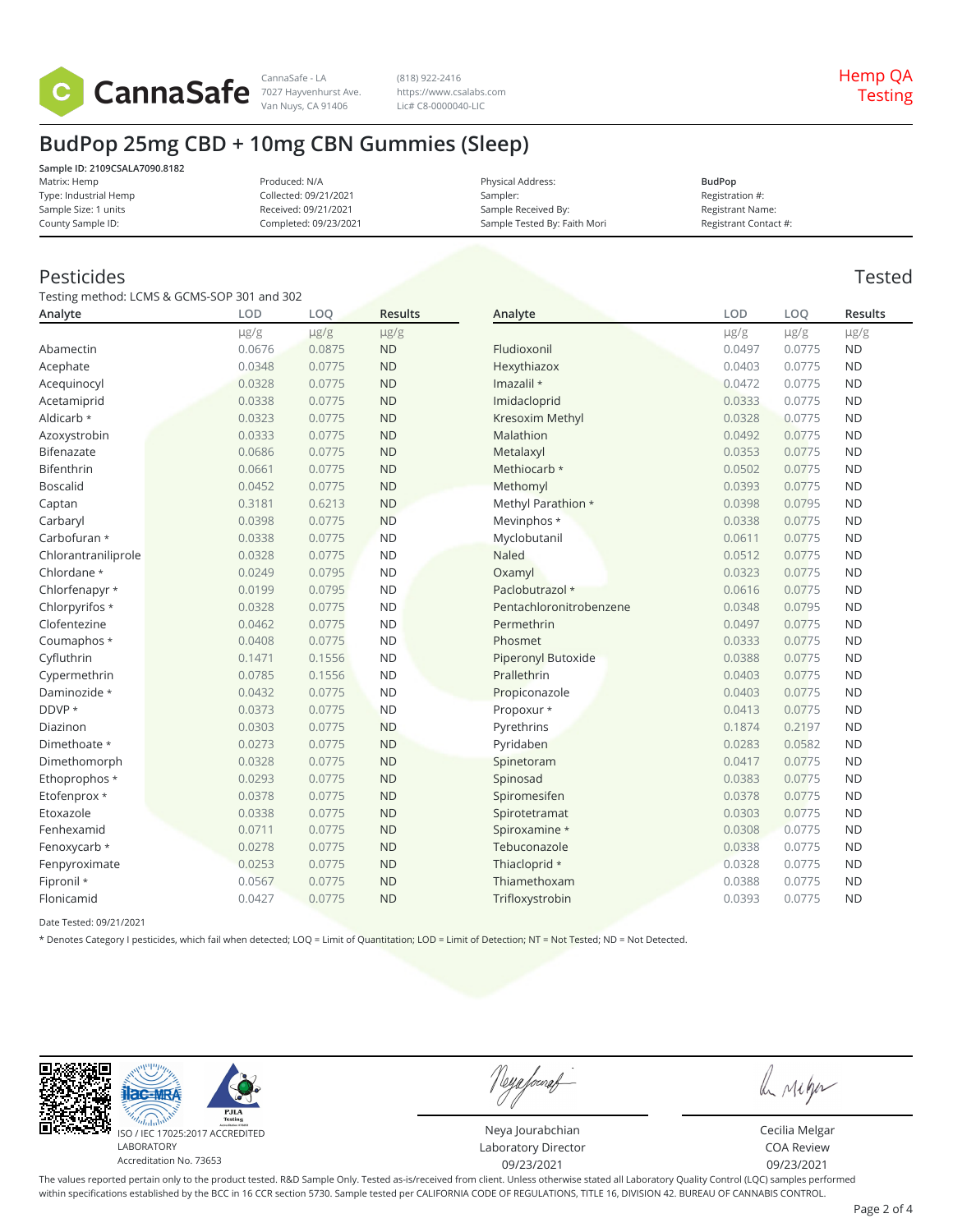

(818) 922-2416 https://www.csalabs.com Lic# C8-0000040-LIC

## **BudPop 25mg CBD + 10mg CBN Gummies (Sleep)**

| Sample ID: 2109CSALA7090.8182 |                       |                              |                       |  |
|-------------------------------|-----------------------|------------------------------|-----------------------|--|
| Matrix: Hemp                  | Produced: N/A         | Physical Address:            | <b>BudPop</b>         |  |
| Type: Industrial Hemp         | Collected: 09/21/2021 | Sampler:                     | Registration #:       |  |
| Sample Size: 1 units          | Received: 09/21/2021  | Sample Received By:          | Registrant Name:      |  |
| County Sample ID:             | Completed: 09/23/2021 | Sample Tested By: Faith Mori | Registrant Contact #: |  |
|                               |                       |                              |                       |  |

#### Microbials Tested

| Testing method: PCR-SOP 401   |                     |
|-------------------------------|---------------------|
| Analyte                       | Result              |
| Aspergillus flavus            | Not Detected        |
| Aspergillus fumigatus         | <b>Not Detected</b> |
| Aspergillus niger             | Not Detected        |
| Aspergillus terreus           | Not Detected        |
| Salmonella                    | Not Detected        |
| Shiga toxin-producing E. Coli | Not Detected        |

Date Tested: 09/22/2021

LOQ = Limit of Quantitation; LOD = Limit of Detection; NT = Not Tested; ND = Not Detected.

#### Mycotoxins Tested

#### Testing method: LCMS-SOP 301

| <b>Presentation Control Control Control</b> |  |         |         |                |  |
|---------------------------------------------|--|---------|---------|----------------|--|
| Analyte                                     |  | LOD.    | LOQ     | <b>Results</b> |  |
|                                             |  | µg/kg   | µg/kg   | $\mu$ g/kg     |  |
| Aflatoxin B1                                |  | 1.9881  | 3.9761  | <b>ND</b>      |  |
| Aflatoxin B2                                |  | 2.9821  | 3.9761  | <b>ND</b>      |  |
| Aflatoxin G1                                |  | 2.4851  | 3.9761  | <b>ND</b>      |  |
| Aflatoxin G2                                |  | 2.9821  | 3.9761  | <b>ND</b>      |  |
| <b>Total Aflatoxins</b>                     |  | 10.4374 | 15.9046 | <b>ND</b>      |  |
| Ochratoxin A                                |  | 6.4612  | 15,4076 | <b>ND</b>      |  |
|                                             |  |         |         |                |  |

Date Tested: 09/21/2021

LOQ = Limit of Quantitation; LOD = Limit of Detection; NT = Not Tested; ND = Not Detected.

| Heavy Metals                  |           |            |                |  |  |
|-------------------------------|-----------|------------|----------------|--|--|
| Testing method: ICPMS-SOP 502 |           |            |                |  |  |
| Analyte                       | LOD       | <b>LOO</b> | <b>Results</b> |  |  |
|                               | $\mu$ g/g | $\mu$ g/g  | $\mu$ g/g      |  |  |
| Arsenic                       | 0.005     | 0.0495     | $<$ LOQ        |  |  |
| Cadmium                       | 0.003     | 0.0495     | $<$ LOQ        |  |  |
| Lead                          | 0.0099    | 0.0495     | $<$ LOQ        |  |  |
| Mercury                       | 0.002     | 0.0495     | $<$ LOQ        |  |  |

Date Tested: 09/22/2021

LOQ = Limit of Quantitation; LOD = Limit of Detection; NT = Not Tested; ND = Not Detected.



Neya fouraf

Neya Jourabchian Laboratory Director

le niger

09/23/2021

Cecilia Melgar COA Review 09/23/2021

The values reported pertain only to the product tested. R&D Sample Only. Tested as-is/received from client. Unless otherwise stated all Laboratory Quality Control (LQC) samples performed within specifications established by the BCC in 16 CCR section 5730. Sample tested per CALIFORNIA CODE OF REGULATIONS, TITLE 16, DIVISION 42. BUREAU OF CANNABIS CONTROL.